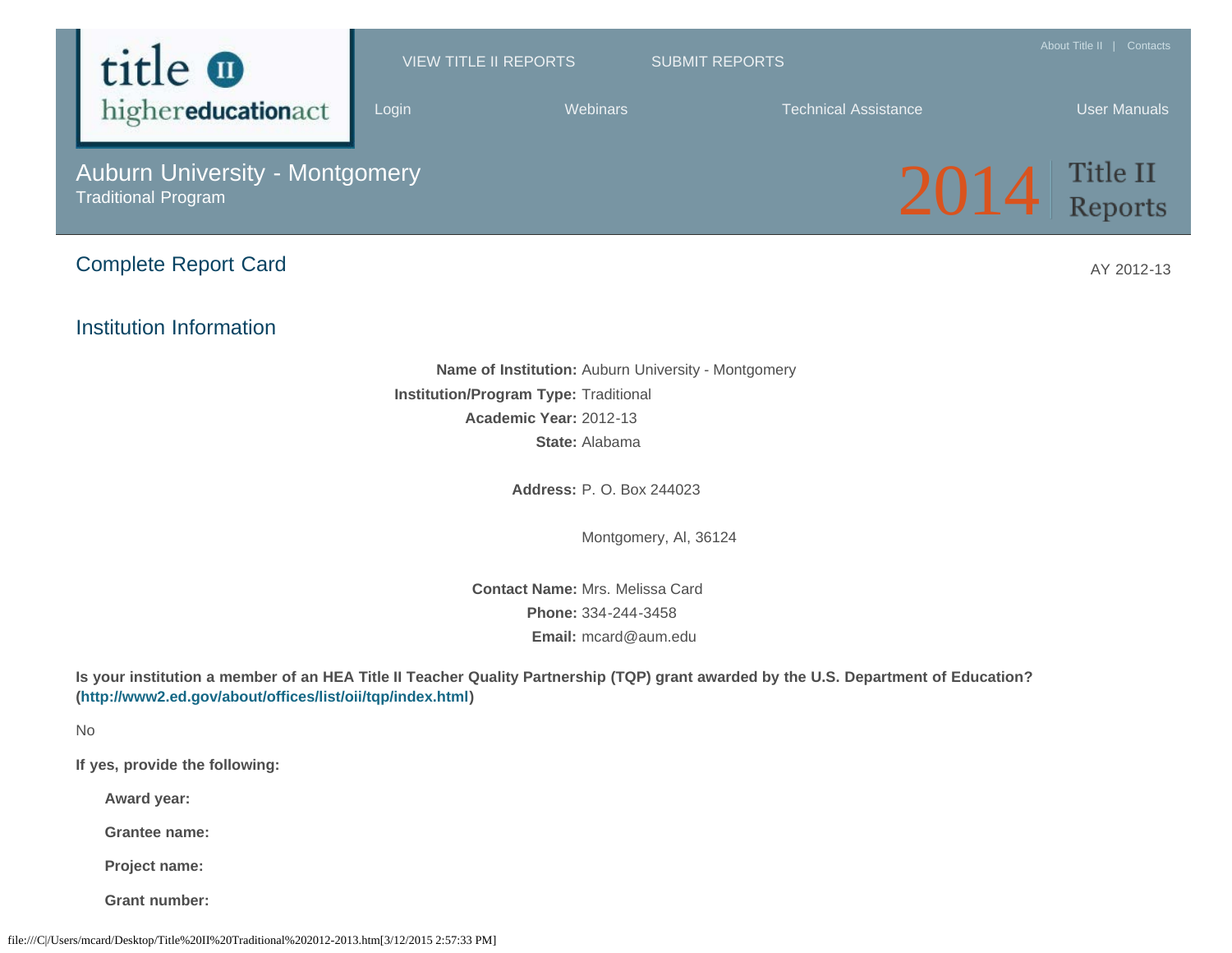**List partner districts/LEAs:**

**List other partners:**

**Project Type:**

## Section I.a Program Information

**List each teacher preparation program included in your traditional route. Indicate if your program or programs participate in a Teacher Quality Partnership Grant awarded by the U.S. Department of Education as described at<http://www2.ed.gov/about/offices/list/oii/tqp/index.html>.**

| <b>Teacher Preparation Programs</b>              | <b>Teacher Quality</b><br>Partnership<br><b>Grant Member?</b> |  |
|--------------------------------------------------|---------------------------------------------------------------|--|
| Art                                              | No                                                            |  |
| Biology                                          | No                                                            |  |
| Collaborative Education (6-12)                   | No                                                            |  |
| Collaborative Education (K-6)                    | Nο                                                            |  |
| Early Childhood Special Education                | <b>No</b>                                                     |  |
| <b>Elementary Education</b>                      | Nο                                                            |  |
| <b>General Science</b>                           | <b>No</b>                                                     |  |
| History                                          | No                                                            |  |
| Languare Arts                                    | No                                                            |  |
| Math                                             | Nο                                                            |  |
| <b>Physical Education</b>                        | No                                                            |  |
| Social Science                                   | No                                                            |  |
| Total number of teacher preparation programs: 12 |                                                               |  |

## Section I.b Admissions

**Indicate when students are formally admitted into your initial teacher certification program:**  Sophomore year Junior year

**Does your initial teacher certification program conditionally admit students?** No

**Provide a link to your website where additional information about admissions requirements can be found:** www.aum.edu

**Please provide any additional comments about or exceptions to the admissions information provided above:**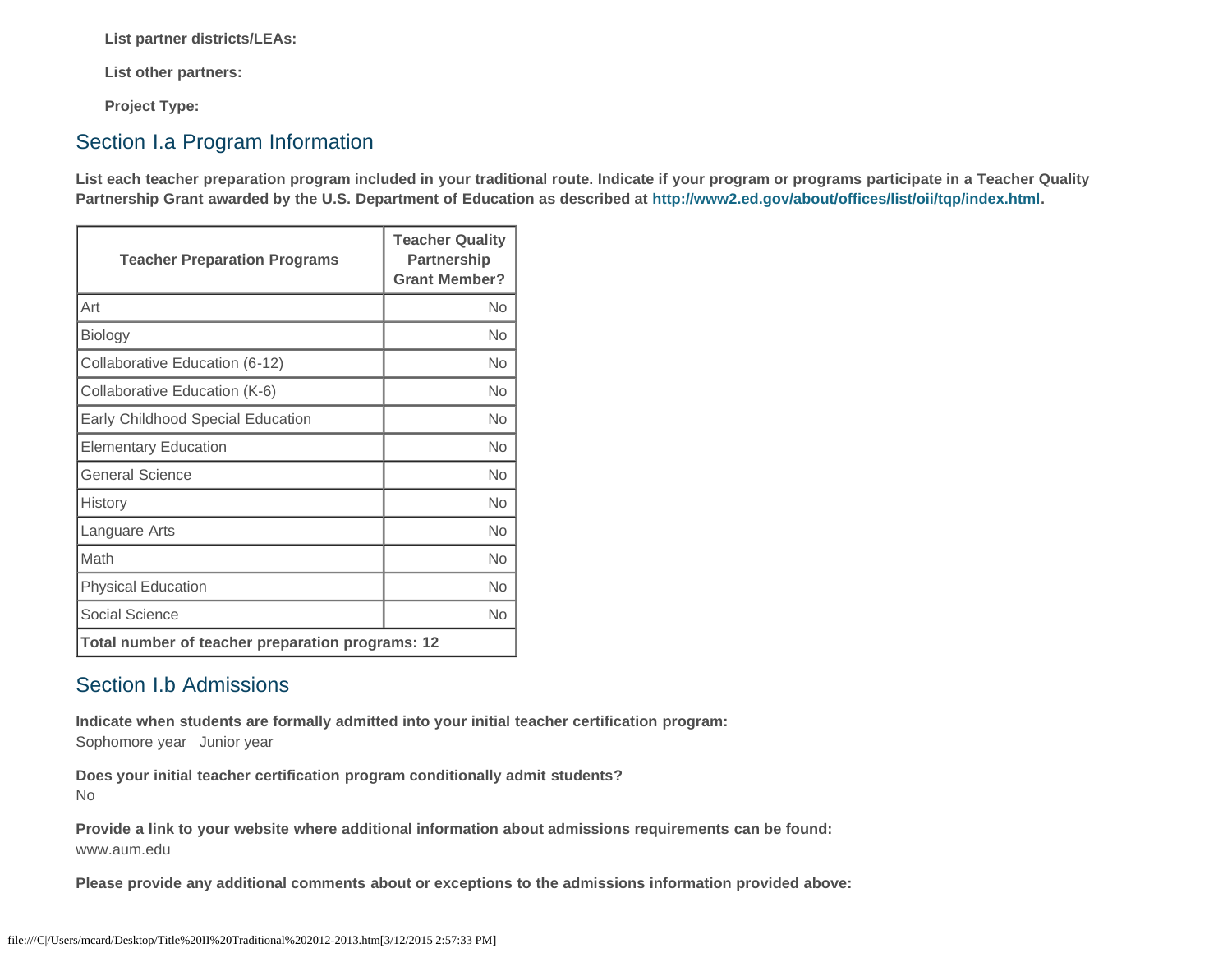## Section I.b Undergraduate Requirements

**Please provide the following information about your teacher preparation program's entry and exit requirements. [\(§205\(a\)\(1\)\(C\)\(i\)](http://frwebgate.access.gpo.gov/cgi-bin/getdoc.cgi?dbname=110_cong_public_laws&docid=f:publ315.110.pdf))**

**Are there initial teacher certification programs at the undergraduate level?**

Yes

**If yes, for each element listed below, indicate if it is required for admission into or exit from any of your teacher preparation program(s) at the Undergraduate level.**

| <b>Element</b>                                                          | Required for Entry Required for Exit |           |
|-------------------------------------------------------------------------|--------------------------------------|-----------|
| Transcript                                                              | Yes                                  | Yes       |
| Fingerprint check                                                       | Yes                                  | Yes       |
| Background check                                                        | Yes                                  | Yes       |
| Minimum number of courses/credits/semester hours completed              | Yes                                  | Yes       |
| Minimum GPA                                                             | Yes                                  | Yes       |
| Minimum GPA in content area coursework                                  | Yes                                  | Yes       |
| Minimum GPA in professional education coursework                        | Yes                                  | Yes       |
| Minimum ACT score                                                       | <b>No</b>                            | <b>No</b> |
| Minimum SAT score                                                       | <b>No</b>                            | No.       |
| Minimum basic skills test score                                         | Yes                                  | <b>No</b> |
| Subject area/academic content test or other subject matter verification | <b>No</b>                            | Yes       |
| Recommendation(s)                                                       | <b>No</b>                            | No.       |
| Essay or personal statement                                             | No                                   | No.       |
| Interview                                                               | Yes                                  | <b>No</b> |
| Other personality test                                                  | Yes                                  | No.       |

**What is the minimum GPA required for admission into the program?**

2.5

**What was the median GPA of individuals accepted into the program in academic year 2012-13**

3.02

**What is the minimum GPA required for completing the program?**

2.5

**What was the median GPA of individuals completing the program in academic year 2012-13**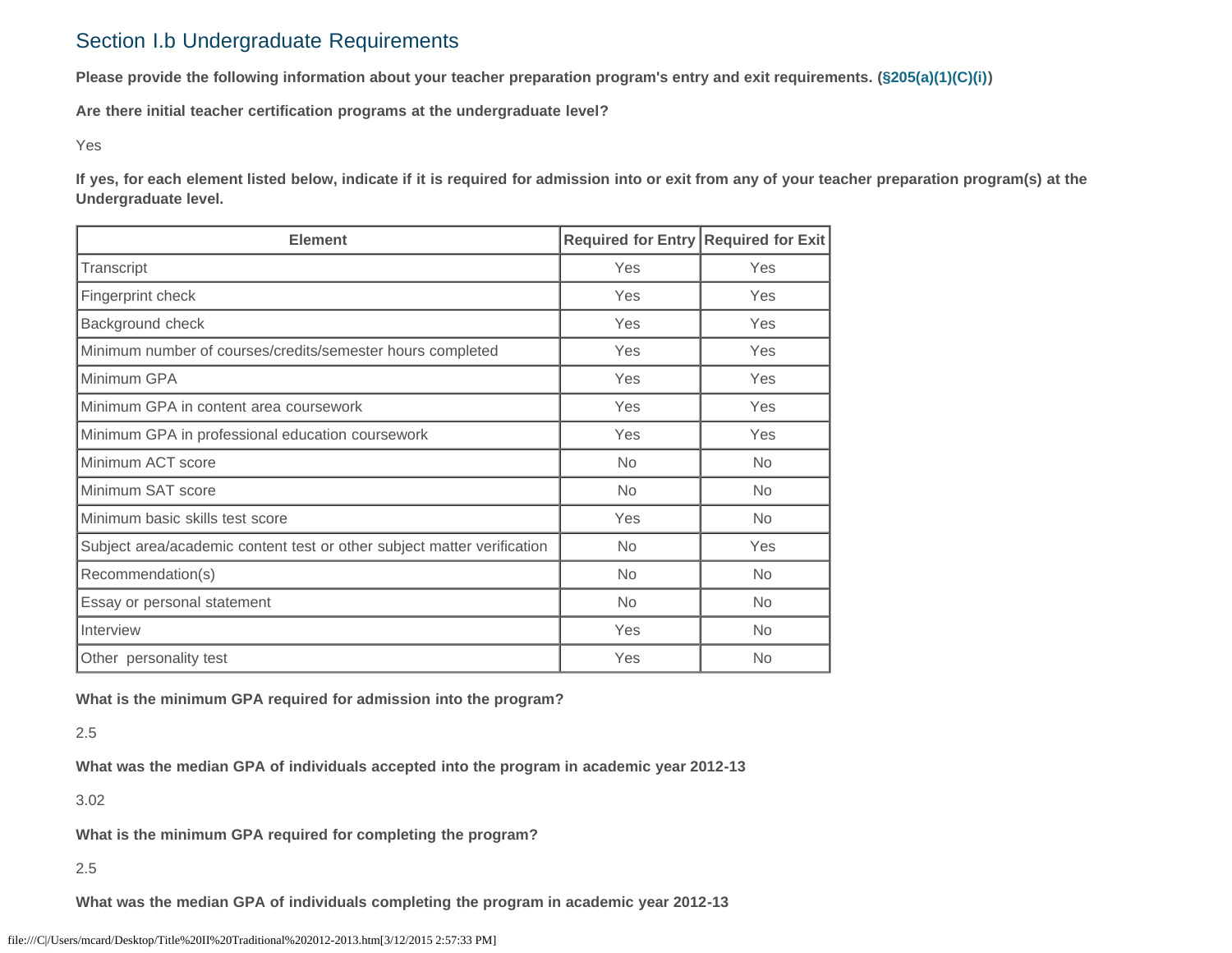**Please provide any additional comments about the information provided above:**

## Section I.b Postgraduate Requirements

**Please provide the following information about your teacher preparation program's entry and exit requirements. [\(§205\(a\)\(1\)\(C\)\(i\)](http://frwebgate.access.gpo.gov/cgi-bin/getdoc.cgi?dbname=110_cong_public_laws&docid=f:publ315.110.pdf))**

**Are there initial teacher certification programs at the postgraduate level?**

No

**If yes, for each element listed below, indicate if it is required for admission into or exit from any of your teacher preparation program(s) at the Postgraduate level.**

| <b>Element</b>                                                          | <b>Required for Entry</b> | <b>Required for Exit</b> |
|-------------------------------------------------------------------------|---------------------------|--------------------------|
| Transcript                                                              | Data not reported         | Data not reported        |
| Fingerprint check                                                       | Data not reported         | Data not reported        |
| Background check                                                        | Data not reported         | Data not reported        |
| Minimum number of courses/credits/semester hours completed              | Data not reported         | Data not reported        |
| Minimum GPA                                                             | Data not reported         | Data not reported        |
| Minimum GPA in content area coursework                                  | Data not reported         | Data not reported        |
| Minimum GPA in professional education coursework                        | Data not reported         | Data not reported        |
| Minimum ACT score                                                       | Data not reported         | Data not reported        |
| Minimum SAT score                                                       | Data not reported         | Data not reported        |
| Minimum basic skills test score                                         | Data not reported         | Data not reported        |
| Subject area/academic content test or other subject matter verification | Data not reported         | Data not reported        |
| Recommendation(s)                                                       | Data not reported         | Data not reported        |
| Essay or personal statement                                             | Data not reported         | Data not reported        |
| Interview                                                               | Data not reported         | Data not reported        |
| Other                                                                   | Data not reported         | Data not reported        |

**What is the minimum GPA required for admission into the program?**

**What was the median GPA of individuals accepted into the program in academic year 2012-13**

**What is the minimum GPA required for completing the program?**

**What was the median GPA of individuals completing the program in academic year 2012-13**

**Please provide any additional comments about the information provided above:**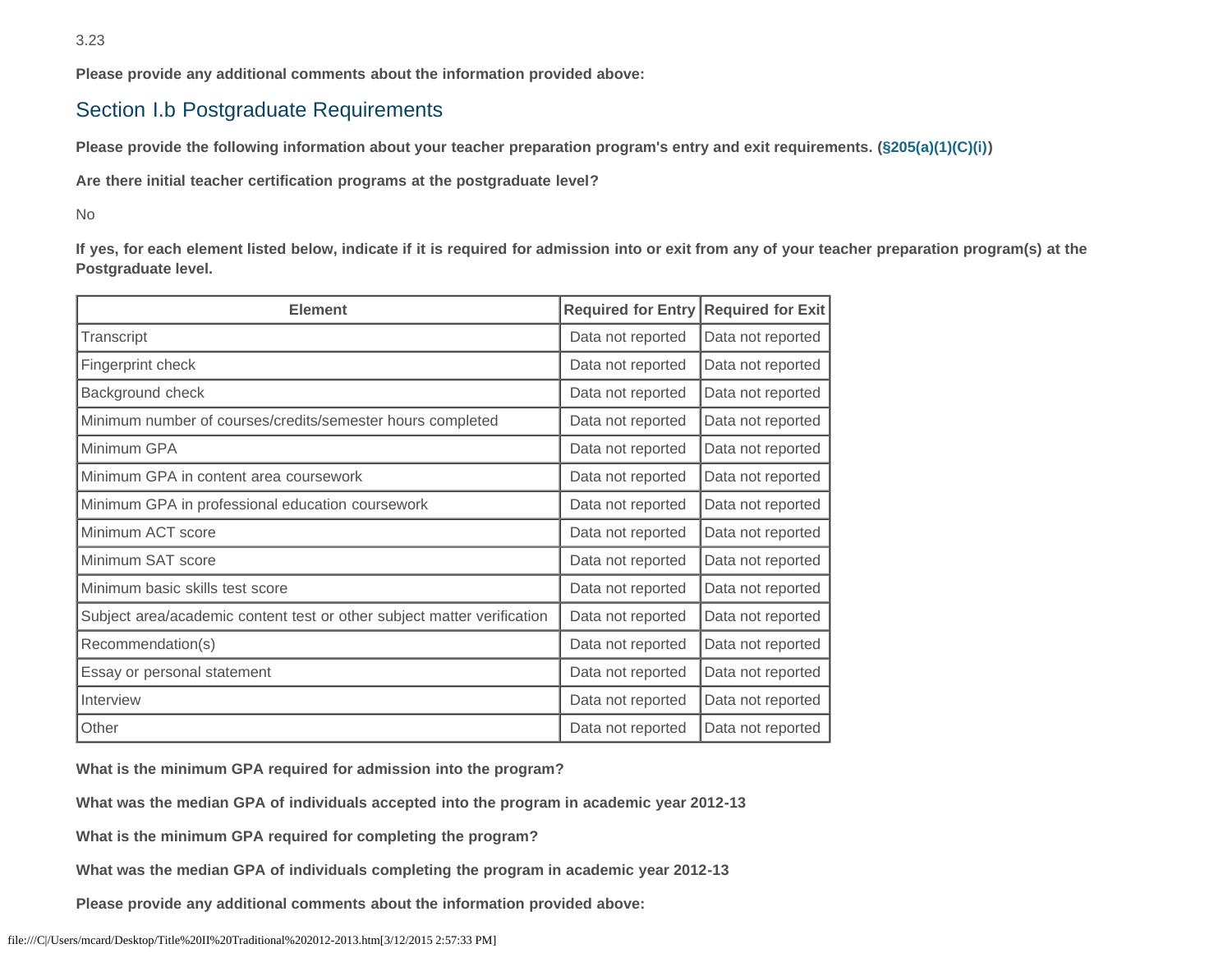# Section I.c Enrollment

**Provide the number of students in the teacher preparation program in the following categories. Note that you must report on the number of students by ethnicity and race separately. Individuals who are non-Hispanic/Latino will be reported in one of the race categories. Also note that individuals can belong to one or more racial groups, so the sum of the members of each racial category may not necessarily add up to the total number of students enrolled.**

**For the purpose of Title II reporting, an enrolled student is defined as a student who has been admitted to a teacher preparation program, but who has not completed the program during the academic year being reported. An individual who completed the program during the academic year being reported is counted as a program completer and** *not* **an enrolled student.**

#### [Additional guidance on reporting race and ethnicity data.](https://title2.ed.gov/Public/TA/Race_ethnicity.pdf)

| Total number of students enrolled in 2012-13:          |  |
|--------------------------------------------------------|--|
| Unduplicated number of males enrolled in 2012-13:      |  |
| Unduplicated number of females enrolled in 2012-13: 60 |  |

| 2012-13                                    | Number enrolled |  |
|--------------------------------------------|-----------------|--|
| Ethnicity                                  |                 |  |
| Hispanic/Latino of any race:               |                 |  |
| Race                                       |                 |  |
| American Indian or Alaska Native:          |                 |  |
| Asian:                                     |                 |  |
| <b>Black or African American:</b>          | 10              |  |
| Native Hawaiian or Other Pacific Islander: |                 |  |
| White:                                     | 53              |  |
| Two or more races:                         |                 |  |

## Section I.d Supervised Clinical Experience

**Provide the following information about supervised clinical experience in 2012-13.**

| Average number of clock hours of supervised clinical experience required prior to student teaching             |     |
|----------------------------------------------------------------------------------------------------------------|-----|
| Average number of clock hours required for student teaching                                                    | 560 |
| Average number of clock hours required for mentoring/induction support                                         |     |
| Number of full-time equivalent faculty supervising clinical experience during this academic year               | 23  |
| Number of adjunct faculty supervising clinical experience during this academic year (IHE and PreK-12 staff) 75 |     |
| Number of students in supervised clinical experience during this academic year                                 | 58  |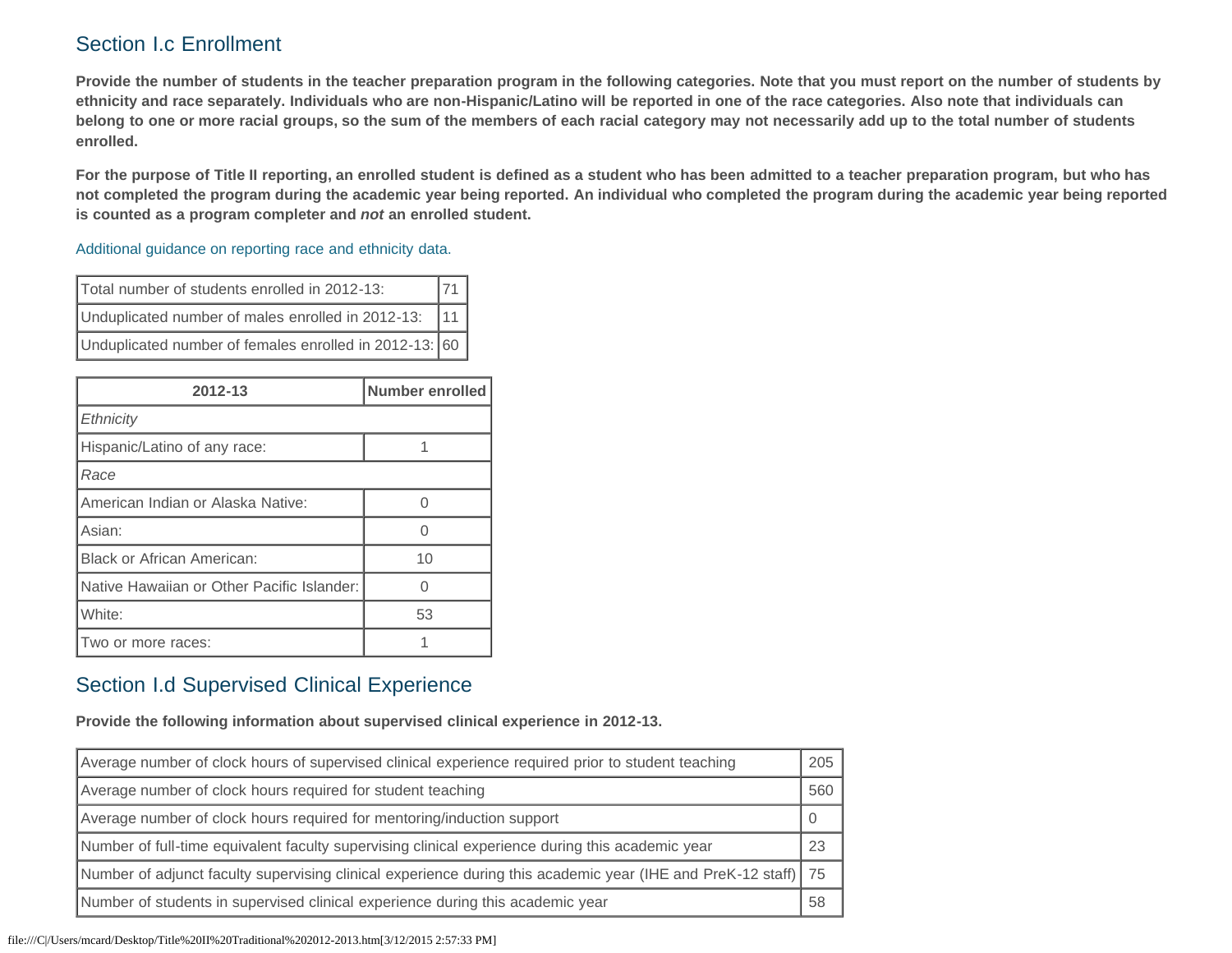**Please provide any additional information about or descriptions of the supervised clinical experiences:**

## Section I.e Teachers Prepared by Subject Area

**Please provide the number of teachers prepared by subject area for academic year 2012-13. For the purposes of this section, number prepared means the number of program completers. "Subject area" refers to the subject area(s) an individual has been prepared to teach. An individual can be counted in more than one subject area. If no individuals were prepared in a particular subject area, please leave that cell blank. (§205(b)(1)(H))**

| <b>Subject Area</b>                                                  | <b>Number Prepared</b> |
|----------------------------------------------------------------------|------------------------|
| <b>Education - General</b>                                           |                        |
| <b>Teacher Education - Special Education</b>                         | 13                     |
| Teacher Education - Early Childhood Education                        | 25                     |
| <b>Teacher Education - Elementary Education</b>                      | 25                     |
| Teacher Education - Junior High/Intermediate/Middle School Education |                        |
| Teacher Education - Secondary Education                              | 20                     |
| Teacher Education - Multiple Levels                                  |                        |
| Teacher Education - Agriculture                                      |                        |
| Teacher Education - Art                                              |                        |
| <b>Teacher Education - Business</b>                                  |                        |
| Teacher Education - English/Language Arts                            | 3                      |
| Teacher Education - Foreign Language                                 |                        |
| <b>Teacher Education - Health</b>                                    | 7                      |
| Teacher Education - Family and Consumer Sciences/Home Economics      |                        |
| Teacher Education - Technology Teacher Education/Industrial Arts     |                        |
| <b>Teacher Education - Mathematics</b>                               |                        |
| <b>Teacher Education - Music</b>                                     |                        |
| Teacher Education - Physical Education and Coaching                  | 7                      |
| <b>Teacher Education - Reading</b>                                   |                        |
| Teacher Education - Science Teacher Education/General Science        |                        |
| <b>Teacher Education - Social Science</b>                            | 9                      |
| <b>Teacher Education - Social Studies</b>                            | 9                      |
| <b>Teacher Education - Technical Education</b>                       |                        |
| <b>Teacher Education - Computer Science</b>                          |                        |
| <b>Teacher Education - Biology</b>                                   |                        |
|                                                                      |                        |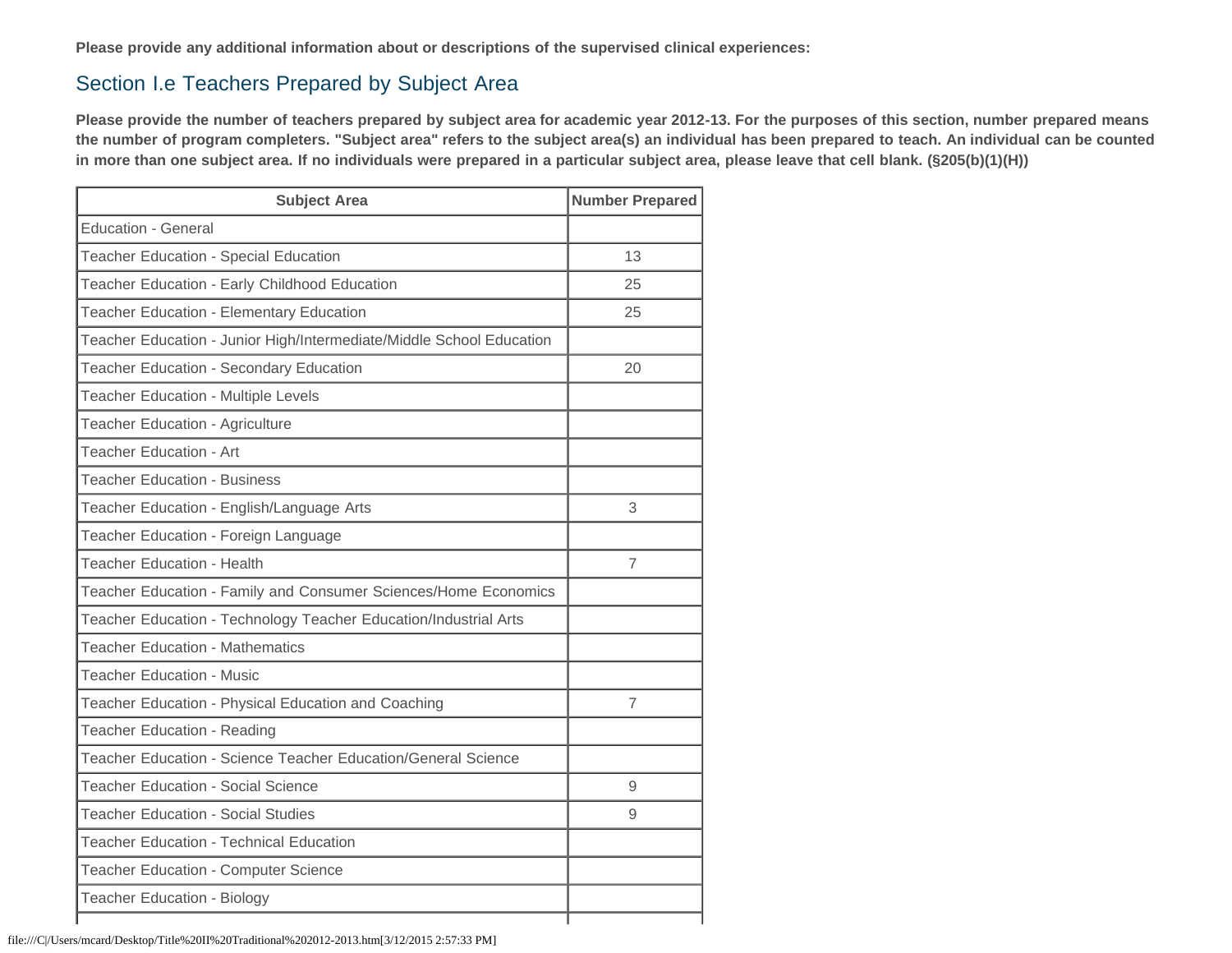| <b>Teacher Education - Chemistry</b>                                     |    |
|--------------------------------------------------------------------------|----|
| Teacher Education - Drama and Dance                                      |    |
| <b>Teacher Education - French</b>                                        |    |
| Teacher Education - German                                               |    |
| <b>Teacher Education- History</b>                                        | 10 |
| <b>Teacher Education - Physics</b>                                       |    |
| Teacher Education - Spanish                                              |    |
| <b>Teacher Education - Speech</b>                                        |    |
| Teacher Education - Geography                                            | 9  |
| <b>Teacher Education - Latin</b>                                         |    |
| Teacher Education - Psychology                                           |    |
| <b>Teacher Education - Earth Science</b>                                 |    |
| Teacher Education - English as a Second Language                         |    |
| Teacher Education - Bilingual, Multilingual, and Multicultural Education |    |
| Education - Other<br>Specify:                                            |    |

## Section I.e Teachers Prepared by Academic Major

**Please provide the number of teachers prepared by academic major for academic year 2012-13. For the purposes of this section, number prepared means the number of program completers. "Academic major" refers to the actual major(s) declared by the program completer. An individual can be counted in more than one academic major. If no individuals were prepared in a particular academic major, please leave that cell blank. (§205(b)(1)(H))**

| <b>Academic Major</b>                                                | <b>Number Prepared</b> |  |
|----------------------------------------------------------------------|------------------------|--|
| Education - General                                                  |                        |  |
| Teacher Education - Special Education                                | 13                     |  |
| Teacher Education - Early Childhood Education                        | 25                     |  |
| <b>Teacher Education - Elementary Education</b>                      | 25                     |  |
| Teacher Education - Junior High/Intermediate/Middle School Education |                        |  |
| Teacher Education - Secondary Education                              | 20                     |  |
| <b>Teacher Education - Agriculture</b>                               |                        |  |
| Teacher Education - Art                                              |                        |  |
| <b>Teacher Education - Business</b>                                  |                        |  |
| Teacher Education - English/Language Arts                            | 3                      |  |
| Teacher Education - Foreign Language                                 |                        |  |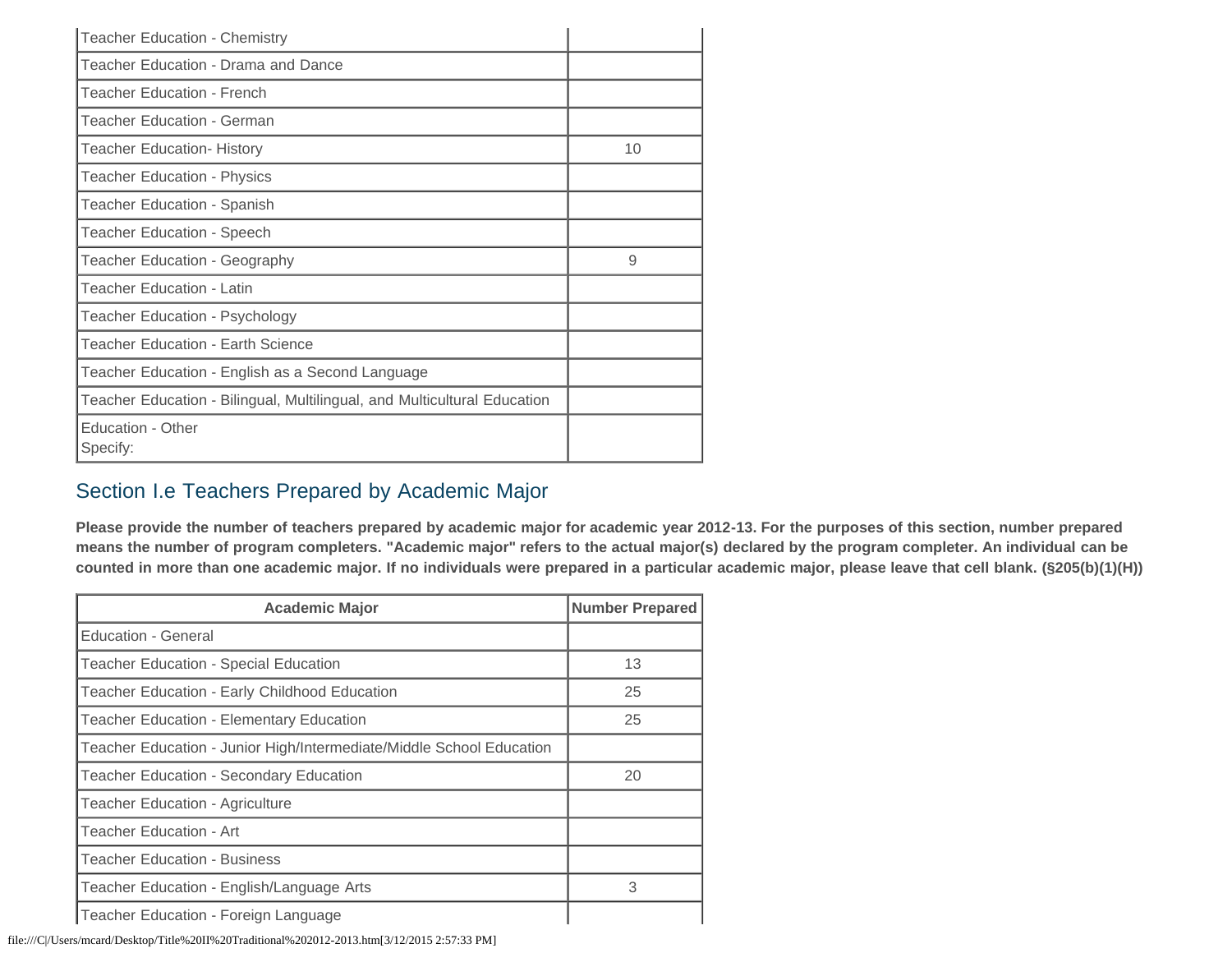| <b>Teacher Education - Health</b><br>$\overline{7}$<br>Teacher Education - Family and Consumer Sciences/Home Economics<br>Teacher Education - Technology Teacher Education/Industrial Arts<br><b>Teacher Education - Mathematics</b><br><b>Teacher Education - Music</b><br>Teacher Education - Physical Education and Coaching<br>$\overline{7}$<br>Teacher Education - Reading<br><b>Teacher Education - Science</b><br><b>Teacher Education - Social Science</b><br>9<br><b>Teacher Education - Social Studies</b><br>9<br><b>Teacher Education - Technical Education</b><br>Teacher Education - Computer Science<br><b>Teacher Education - Biology</b><br>Teacher Education - Chemistry<br>Teacher Education - Drama and Dance<br><b>Teacher Education - French</b><br><b>Teacher Education - German</b><br><b>Teacher Education - History</b><br>10<br><b>Teacher Education - Physics</b><br>Teacher Education - Spanish<br>Teacher Education - Speech<br>Teacher Education - Geography<br>9<br><b>Teacher Education - Latin</b><br>Teacher Education - Psychology<br><b>Teacher Education - Earth Science</b><br>Teacher Education - English as a Second Language<br>Teacher Education - Bilingual, Multilingual, and Multicultural Education<br>Education - Curriculum and Instruction<br>Education - Social and Philosophical Foundations of Education<br><b>Liberal Arts/Humanities</b><br>Psychology<br><b>Social Sciences</b><br>9 |  |
|-----------------------------------------------------------------------------------------------------------------------------------------------------------------------------------------------------------------------------------------------------------------------------------------------------------------------------------------------------------------------------------------------------------------------------------------------------------------------------------------------------------------------------------------------------------------------------------------------------------------------------------------------------------------------------------------------------------------------------------------------------------------------------------------------------------------------------------------------------------------------------------------------------------------------------------------------------------------------------------------------------------------------------------------------------------------------------------------------------------------------------------------------------------------------------------------------------------------------------------------------------------------------------------------------------------------------------------------------------------------------------------------------------------------------------------------------|--|
|                                                                                                                                                                                                                                                                                                                                                                                                                                                                                                                                                                                                                                                                                                                                                                                                                                                                                                                                                                                                                                                                                                                                                                                                                                                                                                                                                                                                                                               |  |
|                                                                                                                                                                                                                                                                                                                                                                                                                                                                                                                                                                                                                                                                                                                                                                                                                                                                                                                                                                                                                                                                                                                                                                                                                                                                                                                                                                                                                                               |  |
|                                                                                                                                                                                                                                                                                                                                                                                                                                                                                                                                                                                                                                                                                                                                                                                                                                                                                                                                                                                                                                                                                                                                                                                                                                                                                                                                                                                                                                               |  |
|                                                                                                                                                                                                                                                                                                                                                                                                                                                                                                                                                                                                                                                                                                                                                                                                                                                                                                                                                                                                                                                                                                                                                                                                                                                                                                                                                                                                                                               |  |
|                                                                                                                                                                                                                                                                                                                                                                                                                                                                                                                                                                                                                                                                                                                                                                                                                                                                                                                                                                                                                                                                                                                                                                                                                                                                                                                                                                                                                                               |  |
|                                                                                                                                                                                                                                                                                                                                                                                                                                                                                                                                                                                                                                                                                                                                                                                                                                                                                                                                                                                                                                                                                                                                                                                                                                                                                                                                                                                                                                               |  |
|                                                                                                                                                                                                                                                                                                                                                                                                                                                                                                                                                                                                                                                                                                                                                                                                                                                                                                                                                                                                                                                                                                                                                                                                                                                                                                                                                                                                                                               |  |
|                                                                                                                                                                                                                                                                                                                                                                                                                                                                                                                                                                                                                                                                                                                                                                                                                                                                                                                                                                                                                                                                                                                                                                                                                                                                                                                                                                                                                                               |  |
|                                                                                                                                                                                                                                                                                                                                                                                                                                                                                                                                                                                                                                                                                                                                                                                                                                                                                                                                                                                                                                                                                                                                                                                                                                                                                                                                                                                                                                               |  |
|                                                                                                                                                                                                                                                                                                                                                                                                                                                                                                                                                                                                                                                                                                                                                                                                                                                                                                                                                                                                                                                                                                                                                                                                                                                                                                                                                                                                                                               |  |
|                                                                                                                                                                                                                                                                                                                                                                                                                                                                                                                                                                                                                                                                                                                                                                                                                                                                                                                                                                                                                                                                                                                                                                                                                                                                                                                                                                                                                                               |  |
|                                                                                                                                                                                                                                                                                                                                                                                                                                                                                                                                                                                                                                                                                                                                                                                                                                                                                                                                                                                                                                                                                                                                                                                                                                                                                                                                                                                                                                               |  |
|                                                                                                                                                                                                                                                                                                                                                                                                                                                                                                                                                                                                                                                                                                                                                                                                                                                                                                                                                                                                                                                                                                                                                                                                                                                                                                                                                                                                                                               |  |
|                                                                                                                                                                                                                                                                                                                                                                                                                                                                                                                                                                                                                                                                                                                                                                                                                                                                                                                                                                                                                                                                                                                                                                                                                                                                                                                                                                                                                                               |  |
|                                                                                                                                                                                                                                                                                                                                                                                                                                                                                                                                                                                                                                                                                                                                                                                                                                                                                                                                                                                                                                                                                                                                                                                                                                                                                                                                                                                                                                               |  |
|                                                                                                                                                                                                                                                                                                                                                                                                                                                                                                                                                                                                                                                                                                                                                                                                                                                                                                                                                                                                                                                                                                                                                                                                                                                                                                                                                                                                                                               |  |
|                                                                                                                                                                                                                                                                                                                                                                                                                                                                                                                                                                                                                                                                                                                                                                                                                                                                                                                                                                                                                                                                                                                                                                                                                                                                                                                                                                                                                                               |  |
|                                                                                                                                                                                                                                                                                                                                                                                                                                                                                                                                                                                                                                                                                                                                                                                                                                                                                                                                                                                                                                                                                                                                                                                                                                                                                                                                                                                                                                               |  |
|                                                                                                                                                                                                                                                                                                                                                                                                                                                                                                                                                                                                                                                                                                                                                                                                                                                                                                                                                                                                                                                                                                                                                                                                                                                                                                                                                                                                                                               |  |
|                                                                                                                                                                                                                                                                                                                                                                                                                                                                                                                                                                                                                                                                                                                                                                                                                                                                                                                                                                                                                                                                                                                                                                                                                                                                                                                                                                                                                                               |  |
|                                                                                                                                                                                                                                                                                                                                                                                                                                                                                                                                                                                                                                                                                                                                                                                                                                                                                                                                                                                                                                                                                                                                                                                                                                                                                                                                                                                                                                               |  |
|                                                                                                                                                                                                                                                                                                                                                                                                                                                                                                                                                                                                                                                                                                                                                                                                                                                                                                                                                                                                                                                                                                                                                                                                                                                                                                                                                                                                                                               |  |
|                                                                                                                                                                                                                                                                                                                                                                                                                                                                                                                                                                                                                                                                                                                                                                                                                                                                                                                                                                                                                                                                                                                                                                                                                                                                                                                                                                                                                                               |  |
|                                                                                                                                                                                                                                                                                                                                                                                                                                                                                                                                                                                                                                                                                                                                                                                                                                                                                                                                                                                                                                                                                                                                                                                                                                                                                                                                                                                                                                               |  |
|                                                                                                                                                                                                                                                                                                                                                                                                                                                                                                                                                                                                                                                                                                                                                                                                                                                                                                                                                                                                                                                                                                                                                                                                                                                                                                                                                                                                                                               |  |
|                                                                                                                                                                                                                                                                                                                                                                                                                                                                                                                                                                                                                                                                                                                                                                                                                                                                                                                                                                                                                                                                                                                                                                                                                                                                                                                                                                                                                                               |  |
|                                                                                                                                                                                                                                                                                                                                                                                                                                                                                                                                                                                                                                                                                                                                                                                                                                                                                                                                                                                                                                                                                                                                                                                                                                                                                                                                                                                                                                               |  |
|                                                                                                                                                                                                                                                                                                                                                                                                                                                                                                                                                                                                                                                                                                                                                                                                                                                                                                                                                                                                                                                                                                                                                                                                                                                                                                                                                                                                                                               |  |
|                                                                                                                                                                                                                                                                                                                                                                                                                                                                                                                                                                                                                                                                                                                                                                                                                                                                                                                                                                                                                                                                                                                                                                                                                                                                                                                                                                                                                                               |  |
|                                                                                                                                                                                                                                                                                                                                                                                                                                                                                                                                                                                                                                                                                                                                                                                                                                                                                                                                                                                                                                                                                                                                                                                                                                                                                                                                                                                                                                               |  |
|                                                                                                                                                                                                                                                                                                                                                                                                                                                                                                                                                                                                                                                                                                                                                                                                                                                                                                                                                                                                                                                                                                                                                                                                                                                                                                                                                                                                                                               |  |
|                                                                                                                                                                                                                                                                                                                                                                                                                                                                                                                                                                                                                                                                                                                                                                                                                                                                                                                                                                                                                                                                                                                                                                                                                                                                                                                                                                                                                                               |  |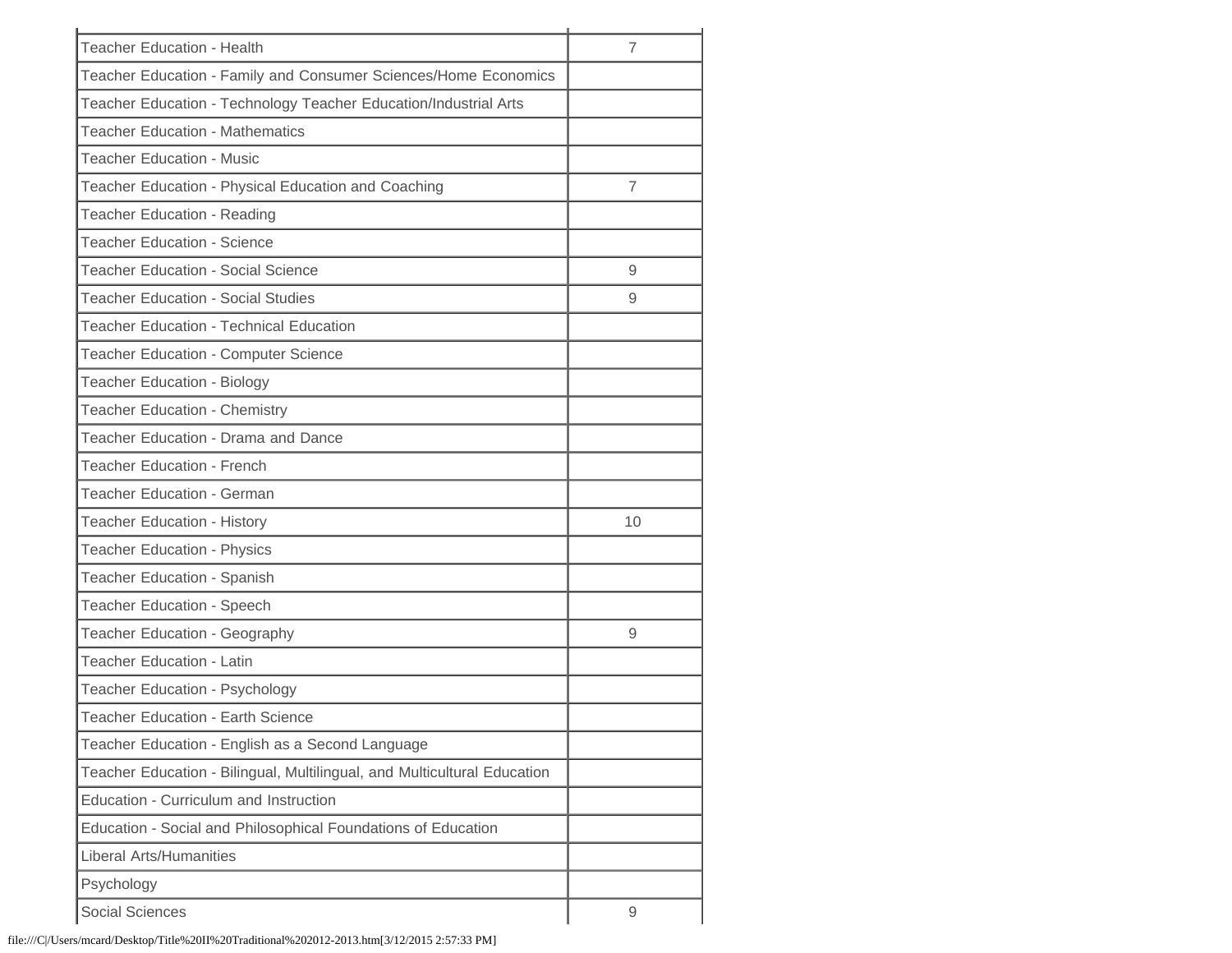| Anthropology                                | 9  |
|---------------------------------------------|----|
| Economics                                   | 9  |
| Geography and Cartography                   | 9  |
| <b>Political Science and Government</b>     | 9  |
| Sociology                                   |    |
| Visual and Performing Arts                  |    |
| History                                     | 10 |
| Foreign Languages                           |    |
| Family and Consumer Sciences/Human Sciences |    |
| English Language/Literature                 | 3  |
| Philosophy and Religious Studies            |    |
| Agriculture                                 |    |
| Communication or Journalism                 |    |
| Engineering                                 |    |
| Biology                                     |    |
| <b>Mathematics and Statistics</b>           |    |
| <b>Physical Sciences</b>                    |    |
| Astronomy and Astrophysics                  |    |
| Atmospheric Sciences and Meteorology        |    |
| Chemistry                                   |    |
| Geological and Earth Sciences/Geosciences   |    |
| Physics                                     |    |
| Business/Business Administration/Accounting |    |
| <b>Computer and Information Sciences</b>    |    |
| Other<br>Specify:                           |    |

# Section I.f Program Completers

**Provide the total number of teacher preparation program completers in each of the following academic years:**

2012-13: 60

2011-12: 70

2010-11: 78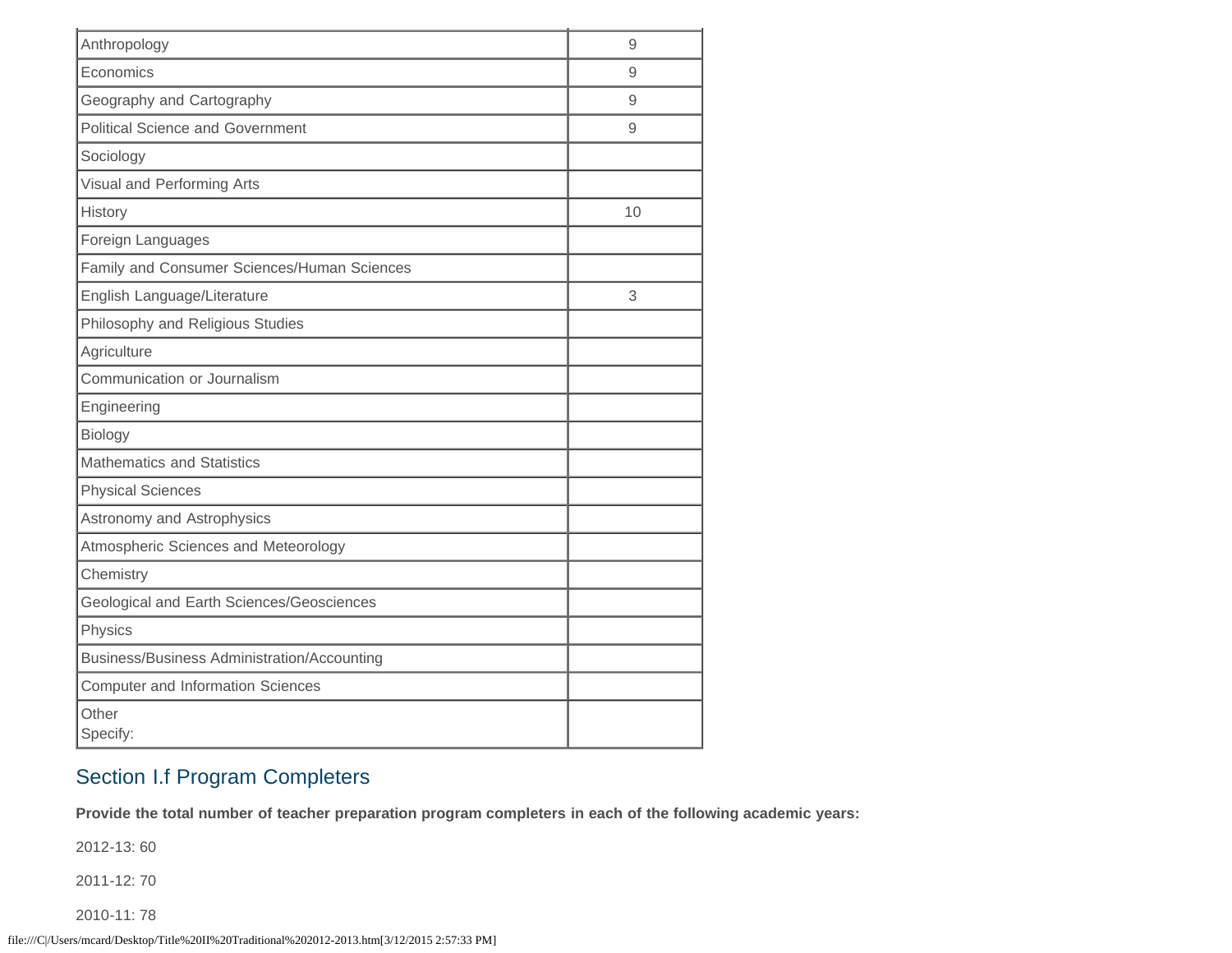## Section II Annual Goals - Mathematics

**Each institution of higher education (IHE) that conducts a traditional teacher preparation program (including programs that offer any ongoing professional development programs) or alternative route to state credential program, and that enrolls students receiving Federal assistance under this Act, shall set annual quantifiable goals for increasing the number of prospective teachers trained in teacher shortage areas designated by the Secretary or by the state educational agency, including mathematics, science, special education, and instruction of limited English proficient students. [\(§205\(a\)\(1\)\(A\)\(ii\), §206\(a\)\)](http://frwebgate.access.gpo.gov/cgi-bin/getdoc.cgi?dbname=110_cong_public_laws&docid=f:publ315.110.pdf)**

**Information about teacher shortage areas can be found at<http://www2.ed.gov/about/offices/list/ope/pol/tsa.html>.**

**Please provide the information below about your program's goals to increase the number of prospective teachers in mathematics in each of three academic years.**

**Academic year 2012-13**

**Did your program prepare teachers in mathematics in 2012-13?**

Yes

**How many prospective teachers did your program plan to add in mathematics in 2012-13?**

4

**Did your program meet the goal for prospective teachers set in mathematics in 2012-13?**

No

**Description of strategies used to achieve goal, if applicable:**

Notified students of the posible assistance of the TEACH grant. Provided 15 scholarships to SOE students that meet the requirements. Added recruitment in the AUM admission and recruiting office.

**Description of steps to improve performance in meeting goal or lessons learned in meeting goal, if applicable:**

**Provide any additional comments, exceptions and explanations below:**

**Academic year 2013-14**

**Is your program preparing teachers in mathematics in 2013-14?**

Yes

**How many prospective teachers did your program plan to add in mathematics in 2013-14?**

3

**Provide any additional comments, exceptions and explanations below:**

**Academic year 2014-15**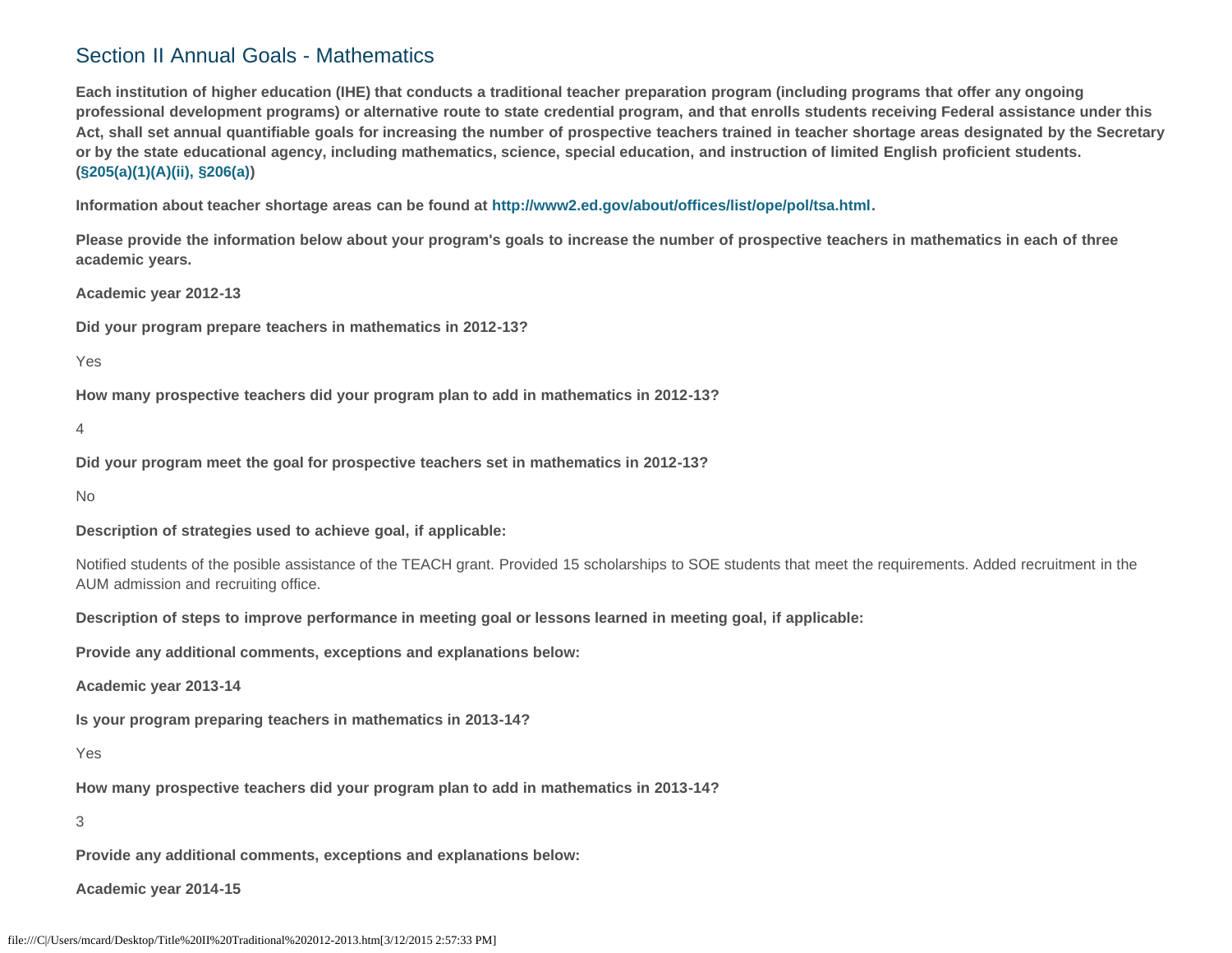**Will your program prepare teachers in mathematics in 2014-15?**

#### Yes

**How many prospective teachers does your program plan to add in mathematics in 2014-15?**

#### 2

**Provide any additional comments, exceptions and explanations below:**

### Section II Annual Goals - Science

**Each institution of higher education (IHE) that conducts a traditional teacher preparation program (including programs that offer any ongoing professional development programs) or alternative route to state credential program, and that enrolls students receiving Federal assistance under this Act, shall set annual quantifiable goals for increasing the number of prospective teachers trained in teacher shortage areas designated by the Secretary or by the state educational agency, including mathematics, science, special education, and instruction of limited English proficient students. [\(§205\(a\)\(1\)\(A\)\(ii\), §206\(a\)\)](http://frwebgate.access.gpo.gov/cgi-bin/getdoc.cgi?dbname=110_cong_public_laws&docid=f:publ315.110.pdf)**

**Information about teacher shortage areas can be found at<http://www2.ed.gov/about/offices/list/ope/pol/tsa.html>.**

**Please provide the information below about your program's goals to increase the number of prospective teachers in science in each of three academic years.**

**Academic year 2012-13**

**Did your program prepare teachers in science in 2012-13?**

Yes

**How many prospective teachers did your program plan to add in science in 2012-13?**

2

**Did your program meet the goal for prospective teachers set in science in 2012-13?**

No

**Description of strategies used to achieve goal, if applicable:**

Notified students of the posible assistance of the TEACH grant. Provided 15 scholarships to SOE students that meet the requirements. Added recruitment in the AUM admission and recruiting office.

**Description of steps to improve performance in meeting goal or lessons learned in meeting goal, if applicable:**

**Provide any additional comments, exceptions and explanations below:**

**Academic year 2013-14**

**Is your program preparing teachers in science in 2013-14?**

Yes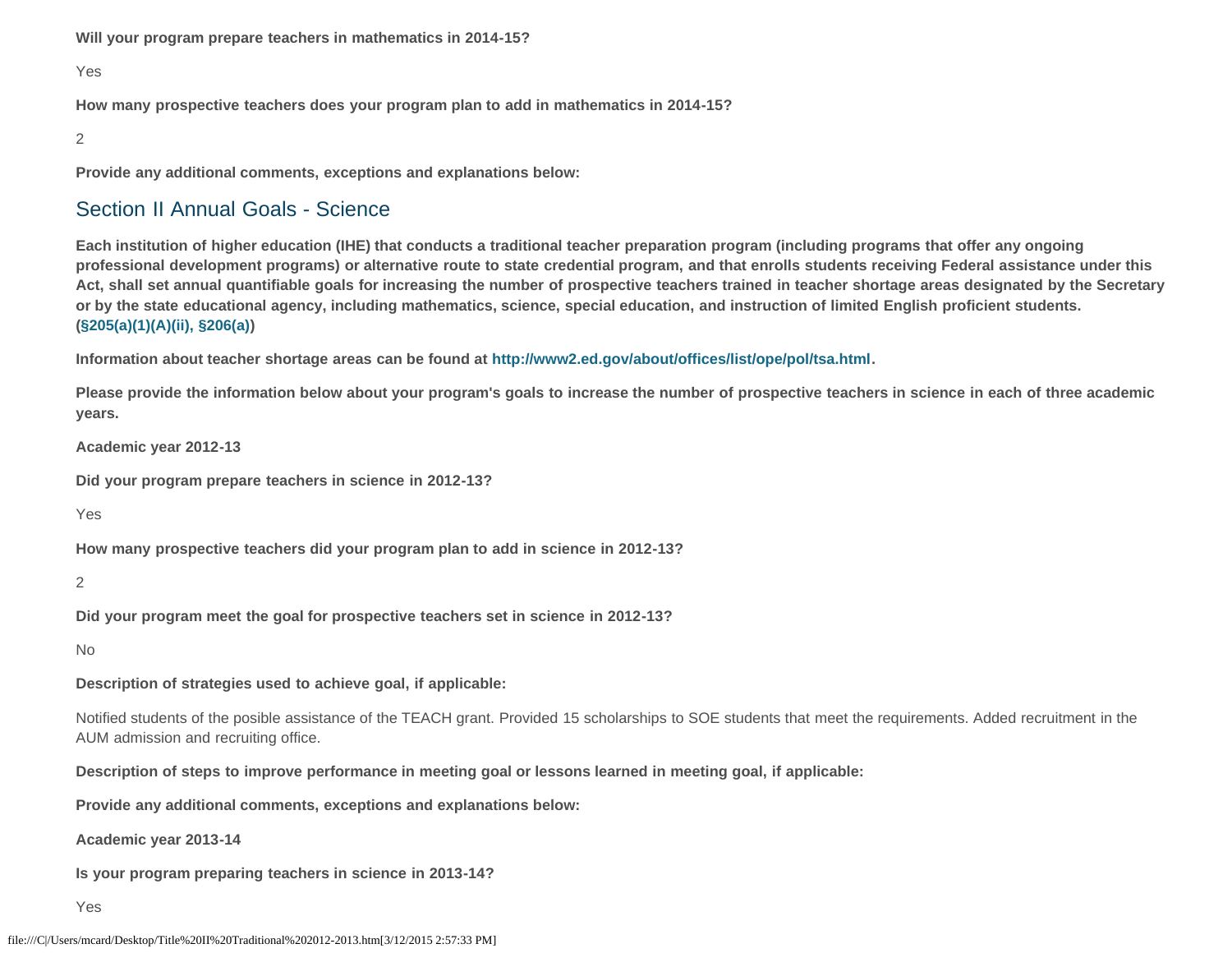**How many prospective teachers did your program plan to add in science in 2013-14?**

2

**Provide any additional comments, exceptions and explanations below:**

**Academic year 2014-15**

**Will your program prepare teachers in science in 2014-15?**

Yes

**How many prospective teachers does your program plan to add in science in 2014-15?**

2

**Provide any additional comments, exceptions and explanations below:**

## Section II Annual Goals - Special Education

**Each institution of higher education (IHE) that conducts a traditional teacher preparation program (including programs that offer any ongoing professional development programs) or alternative route to state credential program, and that enrolls students receiving Federal assistance under this Act, shall set annual quantifiable goals for increasing the number of prospective teachers trained in teacher shortage areas designated by the Secretary or by the state educational agency, including mathematics, science, special education, and instruction of limited English proficient students. [\(§205\(a\)\(1\)\(A\)\(ii\), §206\(a\)\)](http://frwebgate.access.gpo.gov/cgi-bin/getdoc.cgi?dbname=110_cong_public_laws&docid=f:publ315.110.pdf)**

**Information about teacher shortage areas can be found at<http://www2.ed.gov/about/offices/list/ope/pol/tsa.html>.**

**Please provide the information below about your program's goals to increase the number of prospective teachers in special education in each of three academic years.**

**Academic year 2012-13**

**Did your program prepare teachers in special education in 2012-13?**

Yes

**How many prospective teachers did your program plan to add in special education in 2012-13?**

5

**Did your program meet the goal for prospective teachers set in special education in 2012-13?**

Yes

**Description of strategies used to achieve goal, if applicable:**

Notified students of the posible assistance of the TEACH grant. Provided 15 scholarships to SOE students that meet the requirements. Added recruitment in the AUM admission and recruiting office.

**Description of steps to improve performance in meeting goal or lessons learned in meeting goal, if applicable:**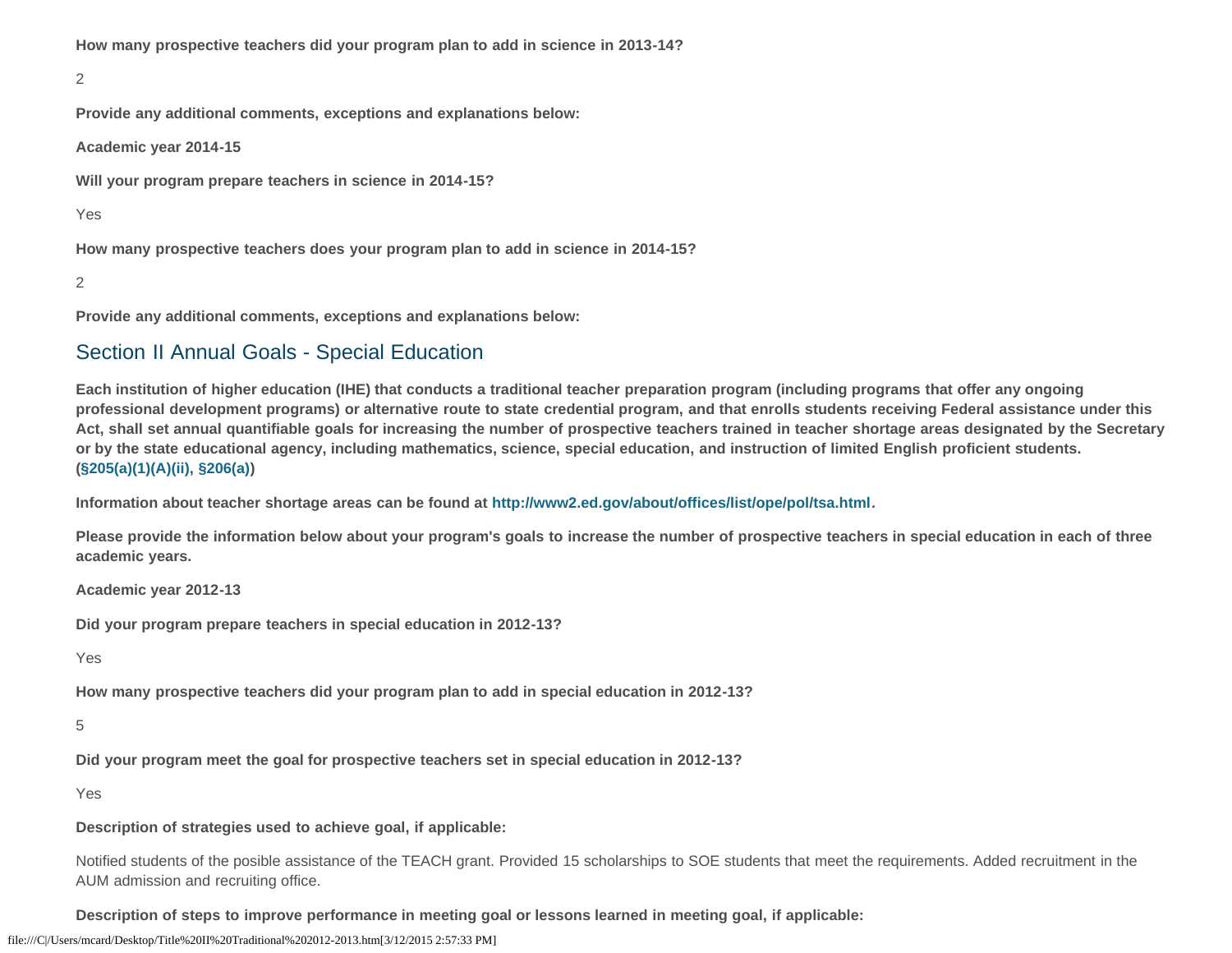**Provide any additional comments, exceptions and explanations below:**

**Academic year 2013-14**

**Is your program preparing teachers in special education in 2013-14?**

Yes

**How many prospective teachers did your program plan to add in special education in 2013-14?**

5

**Provide any additional comments, exceptions and explanations below:**

**Academic year 2014-15**

**Will your program prepare teachers in special education in 2014-15?**

Yes

**How many prospective teachers does your program plan to add in special education in 2014-15?**

10

**Provide any additional comments, exceptions and explanations below:**

## Section II Annual Goals - Instruction of Limited English Proficient Students

**Each institution of higher education (IHE) that conducts a traditional teacher preparation program (including programs that offer any ongoing professional development programs) or alternative route to state credential program, and that enrolls students receiving Federal assistance under this Act, shall set annual quantifiable goals for increasing the number of prospective teachers trained in teacher shortage areas designated by the Secretary or by the state educational agency, including mathematics, science, special education, and instruction of limited English proficient students. [\(§205\(a\)\(1\)\(A\)\(ii\), §206\(a\)\)](http://frwebgate.access.gpo.gov/cgi-bin/getdoc.cgi?dbname=110_cong_public_laws&docid=f:publ315.110.pdf)**

**Information about teacher shortage areas can be found at<http://www2.ed.gov/about/offices/list/ope/pol/tsa.html>.**

**Please provide the information below about your program's goals to increase the number of prospective teachers in instruction of limited English proficient students in each of three academic years.**

**Academic year 2012-13**

**Did your program prepare teachers in instruction of limited English proficient students in 2012-13?**

No

**How many prospective teachers did your program plan to add in instruction of limited English proficient students in 2012-13?**

**Did your program meet the goal for prospective teachers set in instruction of limited English proficient students in 2012-13?**

NA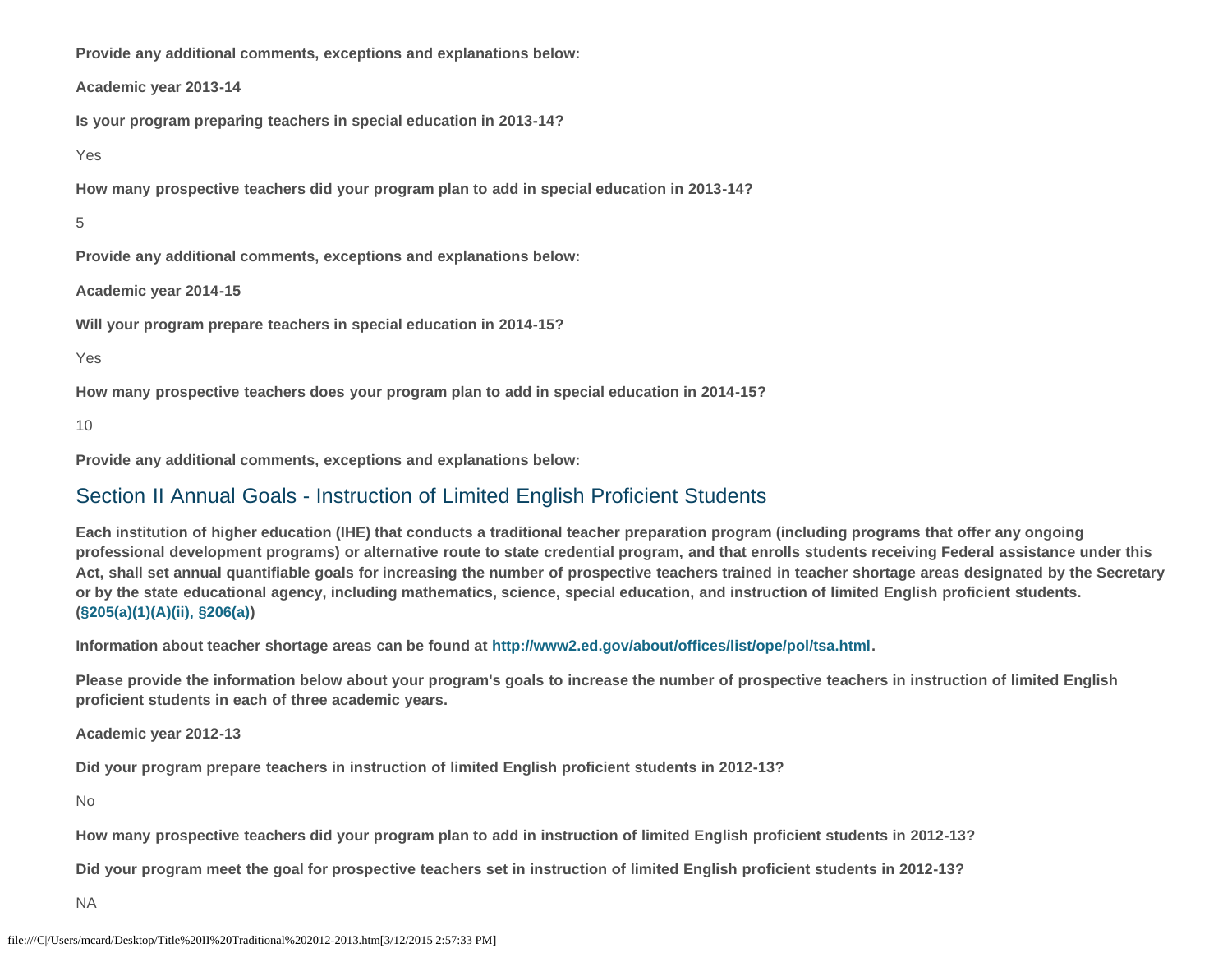**Description of strategies used to achieve goal, if applicable:**

**Description of steps to improve performance in meeting goal or lessons learned in meeting goal, if applicable:**

**Provide any additional comments, exceptions and explanations below:**

**Academic year 2013-14**

**Is your program preparing teachers in instruction of limited English proficient students in 2013-14?**

No

**How many prospective teachers did your program plan to add in instruction of limited English proficient students in 2013-14?**

**Provide any additional comments, exceptions and explanations below:**

**Academic year 2014-15**

**Will your program prepare teachers in instruction of limited English proficient students in 2014-15?**

No

**How many prospective teachers does your program plan to add in instruction of limited English proficient students in 2014-15?**

**Provide any additional comments, exceptions and explanations below:**

## Section II Assurances

**Please certify that your institution is in compliance with the following assurances. (§205(a)(1)(A)(iii), §206(b)) Note: Be prepared to provide documentation and evidence for your responses, when requested, to support the following assurances.**

**Preparation responds to the identified needs of the local educational agencies or States where the program completers are likely to teach, based on past hiring and recruitment trends.**

Yes

**Preparation is closely linked with the needs of schools and the instructional decisions new teachers face in the classroom.**  Yes

**Prospective special education teachers are prepared in core academic subjects and to instruct in core academic subjects.** Yes

**Prospective general education teachers are prepared to provide instruction to students with disabilities.** Yes

**Prospective general education teachers are prepared to provide instruction to limited English proficient students.**  Yes

**Prospective general education teachers are prepared to provide instruction to students from low-income families.** Yes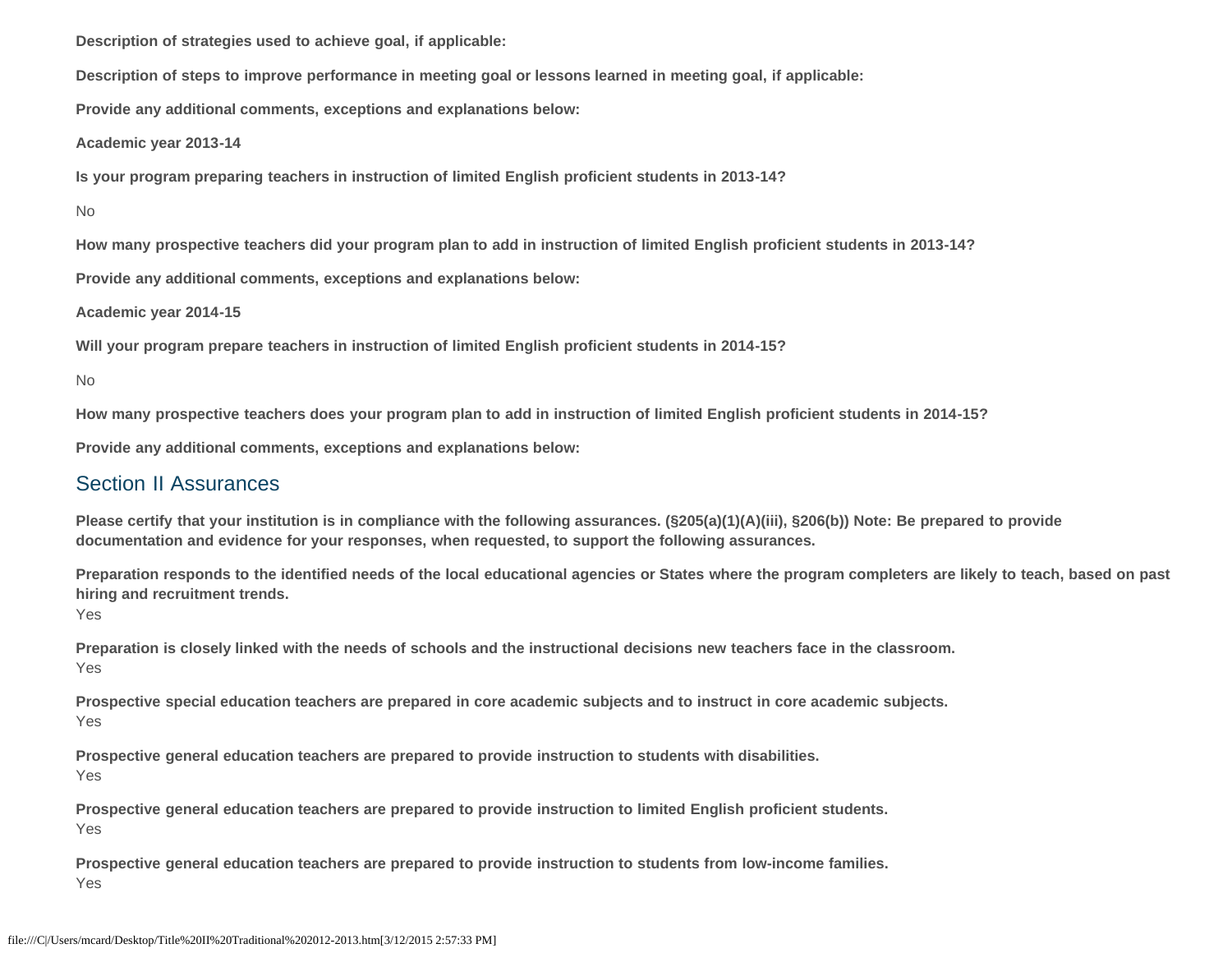**Prospective teachers are prepared to effectively teach in urban and rural schools, as applicable.** Yes

**Describe your institution's most successful strategies in meeting the assurances listed above:**

All these assurances are integrated in courses and internship and assessed at the midpoint and program completion.

### Section III Assessment Pass Rates

| <b>Assessment code - Assessment name</b><br><b>Test Company</b><br>Group                                                     | <b>Number</b><br>taking<br>tests | Avg.<br>score | <b>Number</b><br>scaled passing<br>tests | <b>Pass</b><br>rate<br>(%) |
|------------------------------------------------------------------------------------------------------------------------------|----------------------------------|---------------|------------------------------------------|----------------------------|
| ETS0235 - BIOLOGY CONTENT KNOWLEDGE<br><b>Educational Testing Service (ETS)</b><br>Other enrolled students                   | 1                                |               |                                          |                            |
| ETS0235 - BIOLOGY CONTENT KNOWLEDGE<br><b>Educational Testing Service (ETS)</b><br>All program completers, 2011-12           | 1                                |               |                                          |                            |
| ETS0235 - BIOLOGY CONTENT KNOWLEDGE<br><b>Educational Testing Service (ETS)</b><br>All program completers, 2010-11           | 1                                |               |                                          |                            |
| ETS0014 - ELEM ED CONTENT KNOWLEDGE<br><b>Educational Testing Service (ETS)</b><br>Other enrolled students                   | 67                               | 154           | 63                                       | 94                         |
| ETS0014 - ELEM ED CONTENT KNOWLEDGE<br><b>Educational Testing Service (ETS)</b><br>All program completers, 2012-13           | 34                               | 158           | 34                                       | 100                        |
| ETS0014 - ELEM ED CONTENT KNOWLEDGE<br><b>Educational Testing Service (ETS)</b><br>All program completers, 2011-12           | 51                               | 153           | 51                                       | 100                        |
| ETS0014 - ELEM ED CONTENT KNOWLEDGE<br><b>Educational Testing Service (ETS)</b><br>All program completers, 2010-11           | 54                               | 158           | 54                                       | 100                        |
| ETS0041 - ENG LANG LIT COMP CONTENT KNOWLEDGE<br><b>Educational Testing Service (ETS)</b><br>Other enrolled students         | 4                                |               |                                          |                            |
| ETS0041 - ENG LANG LIT COMP CONTENT KNOWLEDGE<br><b>Educational Testing Service (ETS)</b><br>All program completers, 2012-13 | 3                                |               |                                          |                            |
| ETS0041 - ENG LANG LIT COMP CONTENT KNOWLEDGE<br><b>Educational Testing Service (ETS)</b>                                    | 5                                |               |                                          |                            |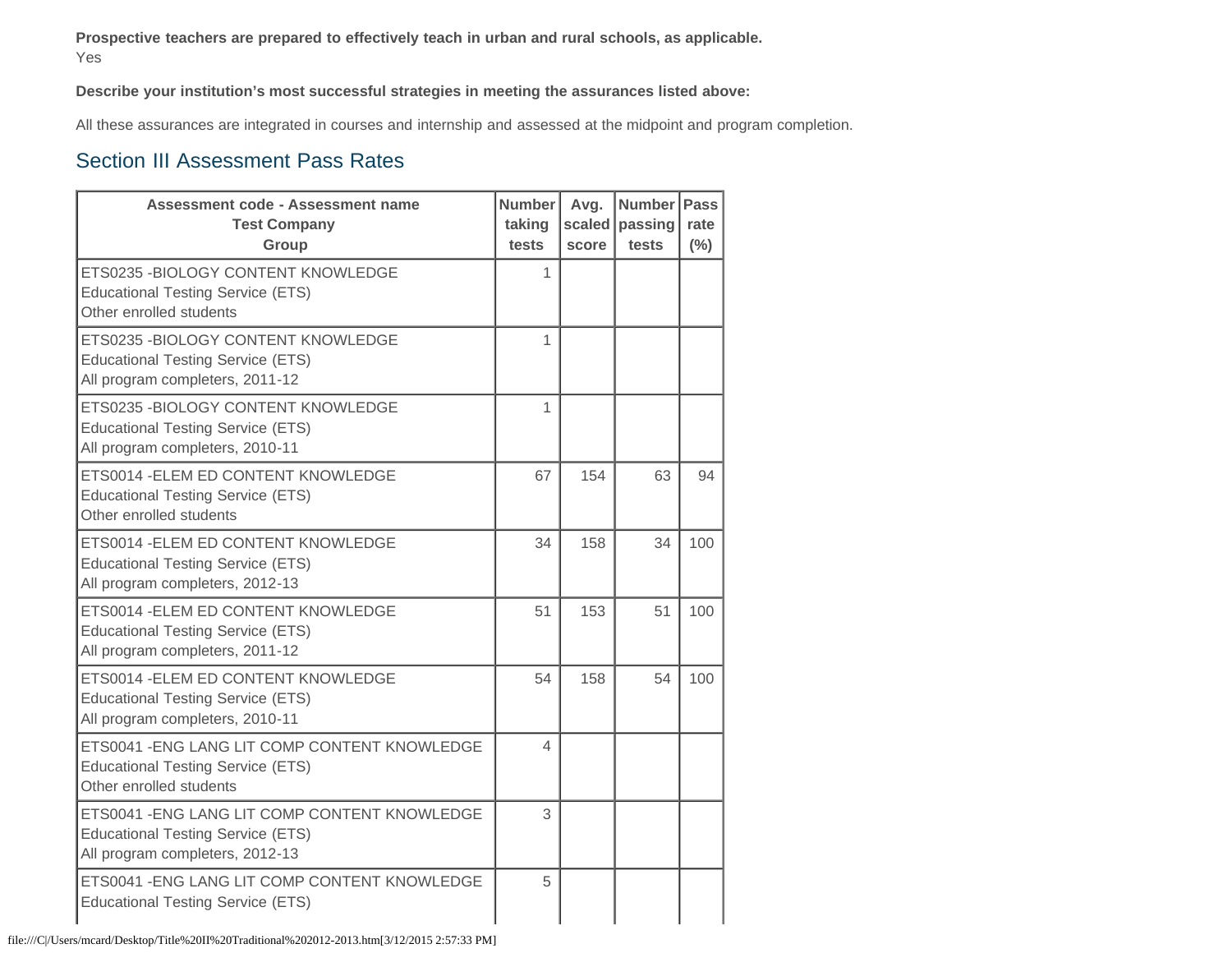| All program completers, 2011-12                                                                                              |                |  |  |
|------------------------------------------------------------------------------------------------------------------------------|----------------|--|--|
| ETS0041 - ENG LANG LIT COMP CONTENT KNOWLEDGE<br><b>Educational Testing Service (ETS)</b><br>All program completers, 2010-11 | 3              |  |  |
| ETS0435 - GENERAL SCI CONTENT KNOWLEDGE<br><b>Educational Testing Service (ETS)</b><br>All program completers, 2010-11       | $\overline{2}$ |  |  |
| ETS0061 -MATHEMATICS CONTENT KNOWLEDGE<br><b>Educational Testing Service (ETS)</b><br>Other enrolled students                | 3              |  |  |
| ETS0061 -MATHEMATICS CONTENT KNOWLEDGE<br><b>Educational Testing Service (ETS)</b><br>All program completers, 2011-12        | 3              |  |  |
| ETS0061 -MATHEMATICS CONTENT KNOWLEDGE<br><b>Educational Testing Service (ETS)</b><br>All program completers, 2010-11        | 1              |  |  |
| ETS0091 - PHYSICAL ED CONTENT KNOWLEDGE<br><b>Educational Testing Service (ETS)</b><br>Other enrolled students               | 1              |  |  |
| ETS0091 - PHYSICAL ED CONTENT KNOWLEDGE<br><b>Educational Testing Service (ETS)</b><br>All program completers, 2012-13       | $\overline{7}$ |  |  |
| ETS0091 - PHYSICAL ED CONTENT KNOWLEDGE<br><b>Educational Testing Service (ETS)</b><br>All program completers, 2011-12       | 5              |  |  |
| ETS0091 - PHYSICAL ED CONTENT KNOWLEDGE<br><b>Educational Testing Service (ETS)</b><br>All program completers, 2010-11       | 2              |  |  |
| ETS0354 - SE CORE KNOWLEDGE & APPLICATIONS<br><b>Educational Testing Service (ETS)</b><br>Other enrolled students            | 1              |  |  |
| ETS0354 - SE CORE KNOWLEDGE & APPLICATIONS<br><b>Educational Testing Service (ETS)</b><br>All program completers, 2012-13    | 3              |  |  |
| ETS0081 - SOCIAL STUDIES CONTENT KNOWLEDGE<br><b>Educational Testing Service (ETS)</b><br>Other enrolled students            | 6              |  |  |
| ETS0081 - SOCIAL STUDIES CONTENT KNOWLEDGE<br><b>Educational Testing Service (ETS)</b>                                       | 9              |  |  |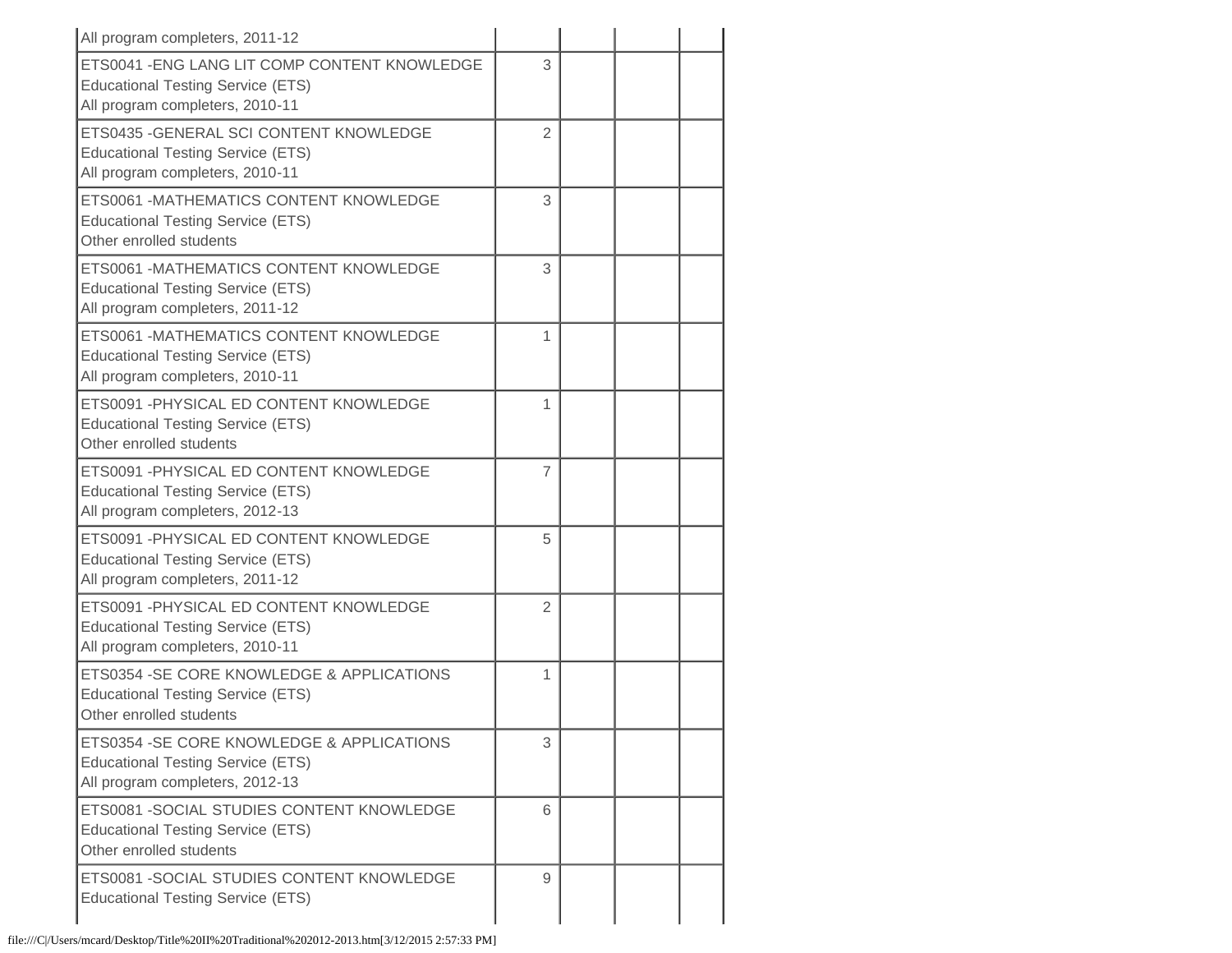| All program completers, 2012-13                                                                                           |                |     |    |     |
|---------------------------------------------------------------------------------------------------------------------------|----------------|-----|----|-----|
| ETS0081 - SOCIAL STUDIES CONTENT KNOWLEDGE<br><b>Educational Testing Service (ETS)</b><br>All program completers, 2011-12 | 4              |     |    |     |
| ETS0081 - SOCIAL STUDIES CONTENT KNOWLEDGE<br><b>Educational Testing Service (ETS)</b><br>All program completers, 2010-11 | 3              |     |    |     |
| <b>ETS0204 - TEACHING READING</b><br><b>Educational Testing Service (ETS)</b><br>Other enrolled students                  | 16             | 162 | 11 | 69  |
| ETS0204 - TEACHING READING<br><b>Educational Testing Service (ETS)</b><br>All program completers, 2012-13                 | 21             | 167 | 21 | 100 |
| ETS0941 - WORLD AND U.S. HISTORY CK<br><b>Educational Testing Service (ETS)</b><br>Other enrolled students                | $\mathfrak{D}$ |     |    |     |
| ETS0941 - WORLD AND U.S. HISTORY CK<br><b>Educational Testing Service (ETS)</b><br>All program completers, 2012-13        | 1              |     |    |     |
| ETS0941 - WORLD AND U.S. HISTORY CK<br><b>Educational Testing Service (ETS)</b><br>All program completers, 2011-12        | 1              |     |    |     |

# Section III Summary Pass Rates

| <b>Group</b>                    | taking<br>tests | Number Number Pass<br>passing<br>tests | rate<br>(%) |
|---------------------------------|-----------------|----------------------------------------|-------------|
| All program completers, 2012-13 | 57              | 57                                     | 100         |
| All program completers, 2011-12 | 70              | 70                                     | 100         |
| All program completers, 2010-11 | 66              | 66                                     | 100         |

## Section IV Low-Performing

**Provide the following information about the approval or accreditation of your teacher preparation program.**

**Is your teacher preparation program currently approved or accredited?** Yes

**If yes, please specify the organization(s) that approved or accredited your program: State**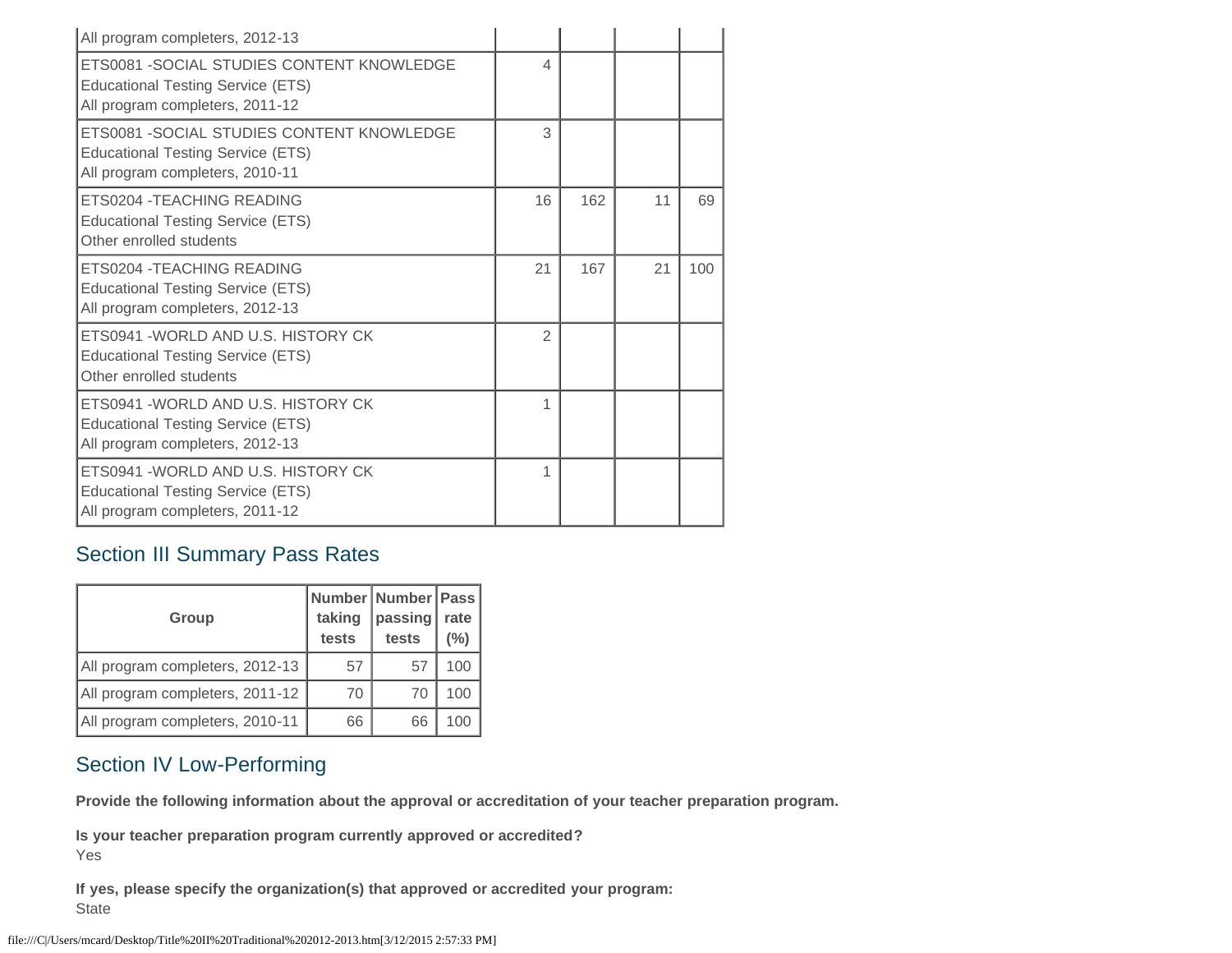#### **NCATE**

**Is your teacher preparation program currently under a designation as "low-performing" by the state (as per section 207(a) of the HEA of 2008)?** No

# Section V Use of Technology

**Provide the following information about the use of technology in your teacher preparation program. Please note that choosing 'yes' indicates that your teacher preparation program would be able to provide evidence upon request.**

**Does your program prepare teachers to:**

- **integrate technology effectively into curricula and instruction** Yes
- **use technology effectively to collect data to improve teaching and learning** Yes
- **use technology effectively to manage data to improve teaching and learning** Yes
- **use technology effectively to analyze data to improve teaching and learning** Yes

**Provide a description of the evidence that your program uses to show that it prepares teachers to integrate technology effectively into curricula and instruction, and to use technology effectively to collect, manage, and analyze data in order to improve teaching and learning for the purpose of increasing student academic achievement. Include a description of the evidence your program uses to show that it prepares teachers to use the principles of universal design for learning, as applicable. Include planning activities and a timeline if any of the four elements listed above are not currently in place.**

All these assurances are integrated in courses and internship and assessed at the midpoint and program completion.

# Section VI Teacher Training

**Provide the following information about your teacher preparation program. Please note that choosing 'yes' indicates that your teacher preparation program would be able to provide evidence upon request.**

**Does your program prepare general education teachers to:**

- **teach students with disabilities effectively**
	- Yes
- **participate as a member of individualized education program teams** Yes
- **teach students who are limited English proficient effectively** Yes

**Provide a description of the evidence your program uses to show that it prepares general education teachers to teach students with disabilities effectively, including training related to participation as a member of individualized education program teams, as defined in section 614(d)(1)(B) of the** *Individuals with Disabilities Education Act***, and to effectively teach students who are limited English proficient. Include planning activities and a timeline if any of the three elements listed above are not currently in place.**